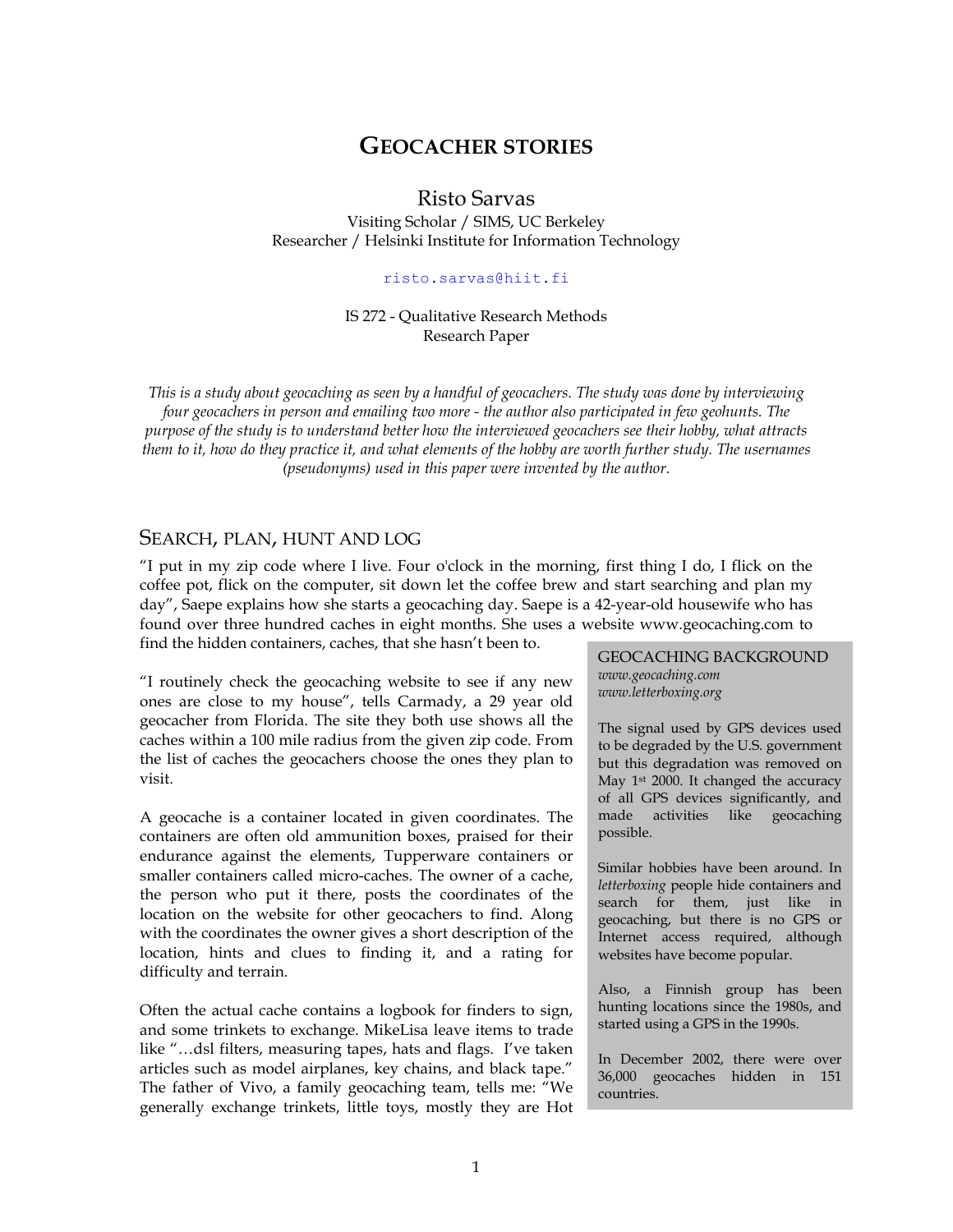Wheels cars. We leave a couple Hot Wheels cars in there and we'll take something the kids take out, and they love it." Sometimes the cache has a disposable camera for the finders to take a picture, and once the camera is full the owner posts the pictures on a website.

The zip code given is not necessarily from the geocacher's home address. Saepe tells me that once she got hooked on geocaching the caches started to be further and further away. Vivo has faced the same problem: "The problem is we are hunting out the zone near our house." But geocachers are looking for caches everywhere. Silver, a geocacher in his forties with close to four hundred finds, tells me how he has done geocaching while on business trips: "It's wonderful when you travel because you see places you wouldn't see otherwise." The father of team Vivo has similar thoughts: "I might wander around on my own [on my business trip]."

Once the cache or group of caches is selected from all available caches, the information about the selected caches is copied from the website. Dukers explains to me: "I look for groups. I find an area where I go mountain biking. I just download everything in the area, probably close to one hundred, and I load it all to my Palm Pilot also." The website provides the information in electronic form so that geocachers like Dukers can copy the coordinates of the caches to their Global Positioning System (GPS) automatically. Silver also downloads the descriptions and clues of each cache to his handheld computer. Saepe and Vivo use more traditional methods. Saepe copies the coordinates manually to her GPS device, and so she usually double-checks the numbers from someone, who copied them electronically. Vivo, who doesn't use a GPS to find the caches, prints out the maps, clues and descriptions: "I print out the pages related to the geocache, and on those pages you can find maps, both street maps, topographical maps and satellite photos."

An important part is planning the trip to the caches beforehand. Dukers combines his mountain biking hobby, and plans the trip accordingly. He also wants to maximize his number of caches: "On the weekends I try to get at least … 15 to 16 a weekend." Silver explains his approach: "If I'm going caching on a trip, I'll do research beforehand and generate some maps." MikeLisa is a couple from New Foundland and they have 16 finds in four months. Mike of MikeLisa tells me: "When I decide to go caching I use a mapping program called 'GPS Trackmaker' and plot the caches on a topographic map to examine the terrain and location, so I am prepared before I go." Vivo plans one cache at a time, and takes the safety of the area into consideration. Father of team Vivo tells me: "[There was] a very very narrow walkway. I think that is a little dangerous for me to take the kids on."

After having copied the information from the computer to a more portable form and planned the trip, it is a matter of getting there. All the geocachers I talked to use a car to get near the area. Dukers complains that because he has ran out of new caches near his home "it is such a far drive



*are of no use in finding the container.* 

for me to get them now." Gasoline for the car has become a noticeable expense also for Saepe.

However, once near the area, the geocachers park the car and hike or bike to the cache or caches. The GPS's screen has an arrow that points the direction to the cache, but there is more to it than just following the arrow: "The arrow just points, so you have to choose whether to follow the arrow or follow the terrain. Trails are not straight, but the way the GPS points is", Silver describes the difficulties getting near the cache. "Half the fun is to get there", Saepe comments. Although the The GPSs have zeroed out near the cache and<br>**The GPS** has a map and an arrow pointing towards the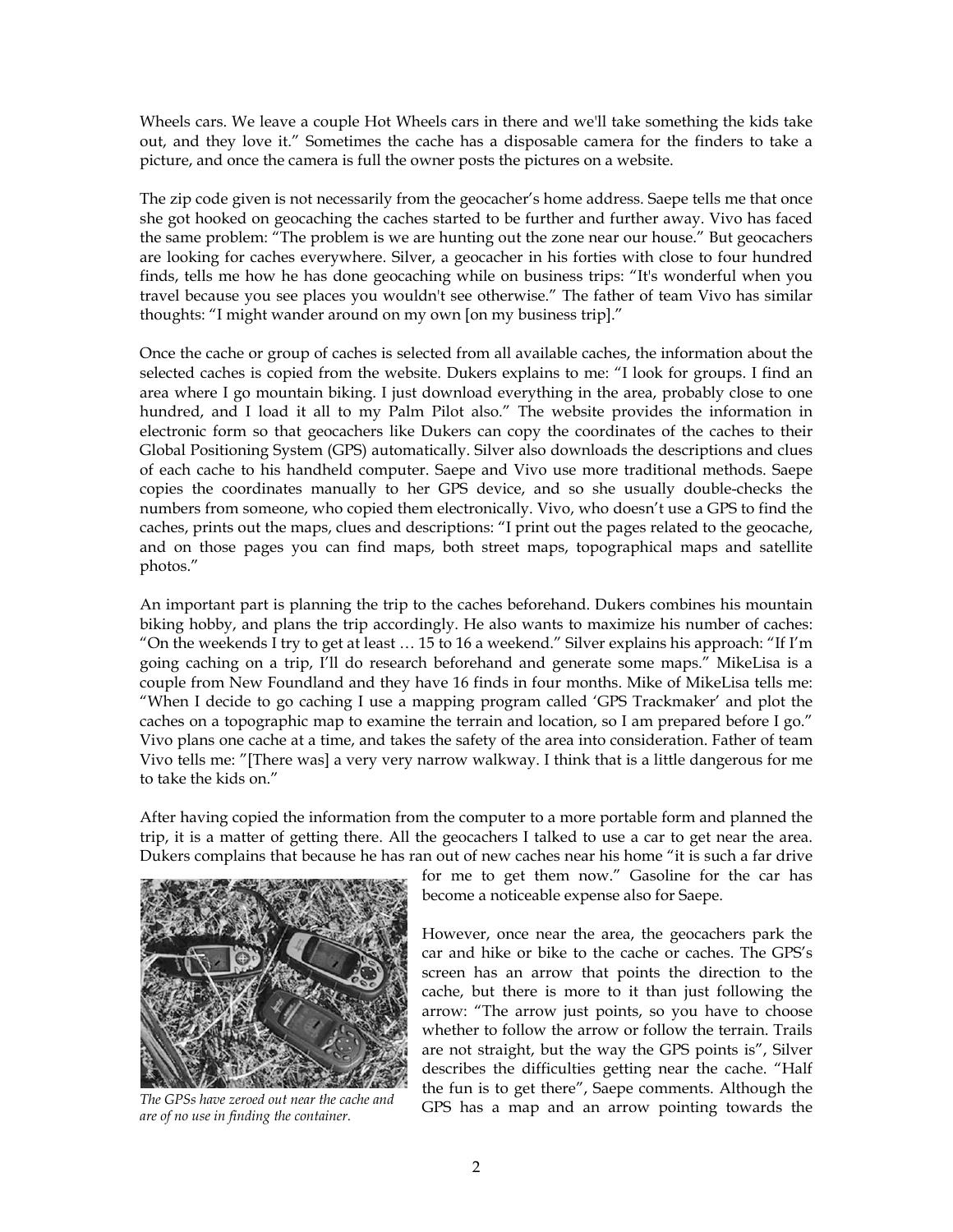cache, water or other impassable terrain may block the straightest way. Silver continues: "Sometimes it takes a long time to get to a cache. Sometimes it looks like there is a road that goes there but the map is wrong, there is a cliff on the way."

At some moment the GPS shows the distance to be only a couple of feet and the arrow keeps pointing around. This means that the GPS has "zeroed out", in other words it has gotten as close as possible. Then it is a matter of using one's own eyes and common sense. Saepe tells me that after a few finds you get to be better in finding the caches. You learn how people like to hide caches: "Especially if you look for caches placed by a certain person. I would think 'He wouldn't do that!'". If the cache can not be found after some time the geocachers turn to the cache's descriptions and hints: "It says here it is easy", says Silver looking at his handheld computer. Dukers tells me that also the difficulty and terrain ratings give some clue to the location of the cache, and then he adds: "Although new geocachers overrate their caches."

When Dukers, Saepe and Silver search together they wait for everyone to find it before they pull the cache out and open the container. The family team Vivo works in a similar way: "If I find it first, I'll signal my wife I found it, and we'll let the kids find it. So [my daughter] generally finds them, or thinks she does, so she's the champion cache-finder."

Once the cache is found the contents are searched. The finders sign the logbook, and perhaps write a line or two. Saepe says that "They write how they felt about the cache and that the view was lovely, thank you." Saepe tells me that she used to "do trades" with the trinkets, but after a while she didn't do it anymore: "It's not about the trades, it's about the hunt." The family team Vivo tells about their findings: "We'll open them up and go through the contents and fill out the logbook." They also like to trade trinkets: "Our daughter took some shampoo, a little traveler's shampoo thing. Our son got an action figure from a movie he recognized. We probably left a couple of Hot



*Once the contents of a cache are studied the logbook is signed.* 

Wheels cars." Then the cache is put back for the next one to find it.

Vivo's family went for lunch after finding their latest cache, and they usually do one cache during the weekend. Dukers, Saepe and Silver continued to the next cache - it was their "marathon cache day" and they tried to get to as many caches as possible. Dukers told me that after I was done with interviewing them, he would find some more caches with Saepe and Silver, and after he had dropped them off he would find some more.

Once the geocachers get home they go back to the geocaching.com website to post their findings. For each cache they visited they might post comments about the cache, upload pictures they took, write about the trinkets they exchanged, or perhaps how many pictures were left in the disposable camera inside the cache. Each cache has its own webpage on the site where the information can be posted. Saepe would post the findings immediately but "I have to feed the family and perform my duties as a wife and a mother, and then I get to do the posting of all my finds, all my pictures I've taken." Dukers: "As soon as I get home I sit down on the computer stinking and sweaty. I just remember the first cache I went to and link them all up." Team Vivo's father logs the findings the next day, he comments on the condition of the cache and what the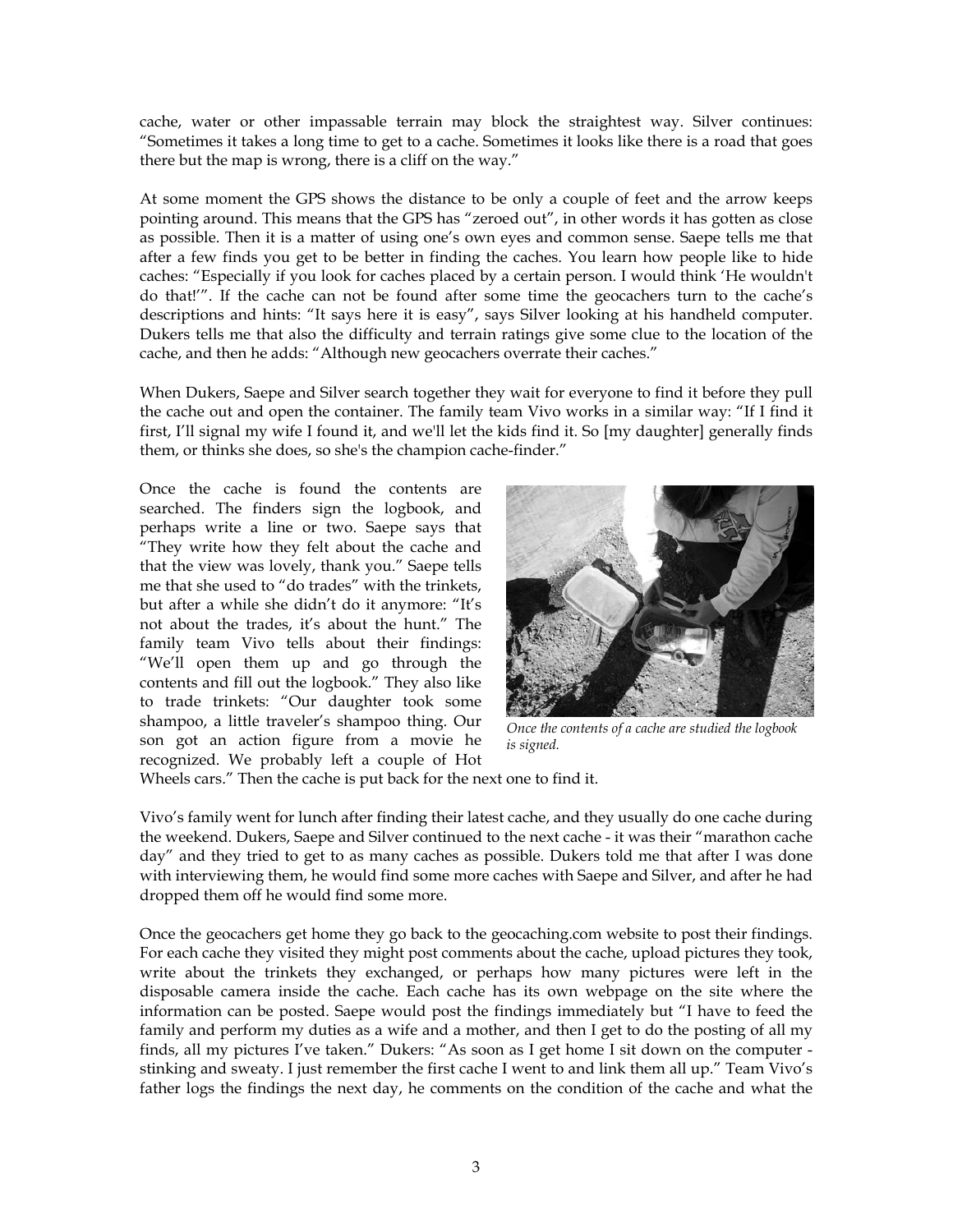team took and left in the container. He does it alone without his children because: "It is not visually fun for the kids."

## GETTING STARTED

Dukers started geocaching when his friend introduced it to him. "I was mountain biking with a friend. Suddenly he stopped on a trail 'I wanna geocache!'. So I asked him: 'What are you doing?' He explained the whole thing and I'm like this sounds kinda fun. The next day was my wife's birthday, and we wanted to have a GPS anyway." He bought one on his way home: "'Honey, check this out!' and the next weekend we tried to find our first geocaches." After starting in February this year, Dukers has now found over six hundred caches and hidden over a hundred. He told me that he called in sick the day I went geocaching with him, Saepe and Silver. Then he laughed that actually it is very easy to find out where he spent the whole day just by looking at the logs on the website. Dukers sometimes geocaches with his family: "The kids, you know, the kids can't keep up. But I do it with them, they can go about one or two at a time but they don't enjoy a whole day geocaching. They rather sit home and play video games." He also goes occasionally geocaching alone with his wife.

Saepe got to know about geocaching when her friend told her about it: "I would follow his caches on the website." After a while Saepe's family moved: "I got [here] and had the opportunity to buy [a GPS]. At that point I had started Weight Watchers, and that was when I told my husband I want a GPS, 'cause I wanted to start hiking but couldn't make myself walk. When I started caching, I called it 'walking with purpose'. There's always a treasure at the end of my walk. Since the first five months of geocaching I've lost thirty pounds. That's why I started - to lose weight." She started nine months ago and has over three hundred caches found, some with her family but most of them by herself, and she has hidden over twenty caches. "I didn't know I was gonna get addicted, though."

Silver heard about geocaching from a swimming friend of his: "… last January, and he was telling me how exciting it was. So I told my wife I wanted a GPS, and she gave me one on my birthday." He geocached together with his friend, and "…then it just naturally fit into what I like doing - to



*A travel bug goes from cache to cache, and its route is mapped on the website.* 

be outside and hiking. I have always been fascinated by maps and mapping." Since then Silver has found almost four hundred caches and he has hidden twenty. He goes geocaching with his wife sometimes, but: "She doesn't see the point of it. She's one of those people who is very goal-oriented. I'm very process oriented. She doesn't see finding caches much of an accomplishment. But she likes it, she comes out and does it with me, but she hasn't got the same fire under the belly I do."

MikeLisa I contacted by email. They live in New Foundland, Canada. Mike of the geocaching couple MikeLisa told me that he first heard about geocaching from a television program, and "… thought the idea was pretty cool. I had bought a GPS several years before for hunting, camping, snowmobiling and like activities, and thought it was a good way to put more use to the unit." MikeLisa started four months ago and have found sixteen caches and hidden none.

Carmady read about geocaching from a local newspaper in Florida two years ago. "It took about a year for me to actually go out and buy a GPS", he wrote in an email to me. "I was a Boy Scout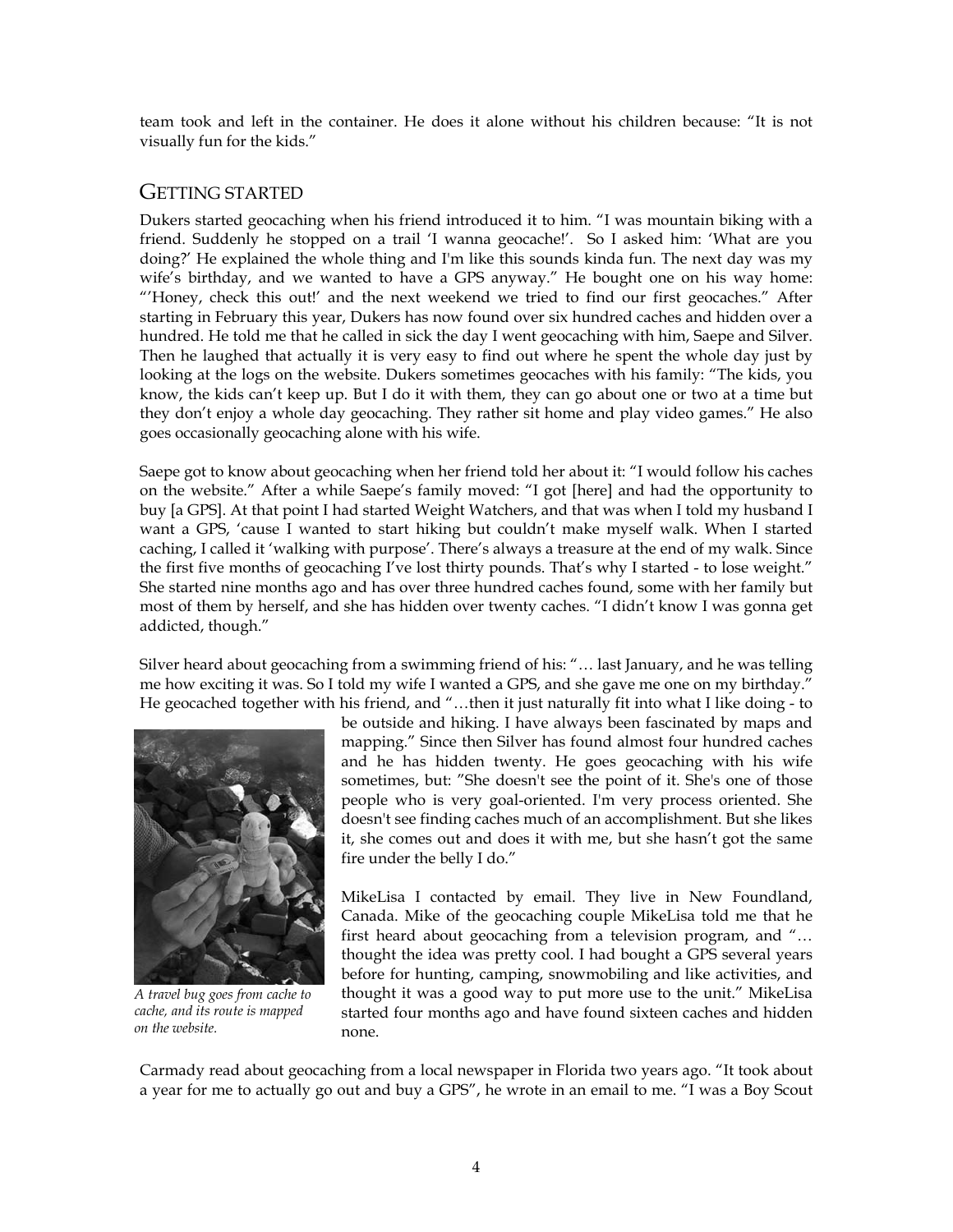growing up, but had not really spent much time doing outdoors activities since graduating college." Now Carmady has found over fifty caches and hidden seven.

Vivo's family team has found all of their five caches together. In my interview, the father of the family told me how he happened to stumble on geocaching when browsing the Internet for a GPS to use on their boating trips: "I'm like 'Wow! What is this?' I started to read about it, and my wife is always after us getting out of the house more. I found there were several [caches] within just a few miles from my home, so it was real easy. We could just go just check out the caches." This was two months ago. For Vivo geocaching is time together with the family: "It's the opportunity to get outdoors and do something constructive and family oriented that's clean. We are very conscious of all the tortured and horrible images kids see on television. This has got virtually no commercialization. You go and find these boxes in the middle of nowhere, and my children get a blast from it." Father of team Vivo told me that he wouldn't pursue geocaching on his own, but with the kids it is a great family thing. Vivo hasn't hidden any caches yet but they have already thought about hiding their first cache on an island accessible only by water. The team will also buy a GPS the coming spring: "The way the system is, we need [a GPS] to hide one." The parents of the team are in their forties and the children are six and two years old.

## IT IS A SPORT

With hundreds of caches found, and still getting excited about geocaching Dukers, Saepe and Silver describe geocaching in terms of hunting and challenge. For them there is implicit status value in being an experienced geocacher – a status measured by the number of finds and the nature of caches hidden. For them geocaching is a sport: competing against other geocachers in the number of finds, hiding mentally challenging caches for others to find, and solving the clever caches hidden by others. Physical challenge is also present: they enjoy the exercise and being outdoors.

### **ELEMENT OF COMPETITION**

For Dukers, Saepe and Silver geocaching has a competition element in it. They are aware of the number of caches they have found, and how many finds someone else has - they know geocachers with over thousand finds. The number of finds tells about the experience the person has in geocaching.

Saepe tells me what she looks for in a geocacher's online profile: "First I look how many finds they have. Then I try find out where they are from." Dukers looks for the same thing, and also values an enjoyable cache: "Where they are from. What caches they've found. What caches they placed, try to remember did I enjoy that cache or not." Silver says: "The only thing the number of caches can tell you is how long they've been into or how obsessed they are. But usually I like to look at the caches they have hidden."

### FIRST-TO-FIND COMPETITION *by Dukers*

I met Saepe on the forum. She was getting first-to-finds and I challenged her. I almost beat her. A person put a cache, and placed a hand-carved hiking stick as a firstto-find prize, a lot of times a cache has a prize to first to finders, and it was a really nice hand-carved hiking stick. I made a smart remark beating the area people, Saepe people, to the cache.

I drove, and I think I had to drive an extra hour. And when I got there I could see someone's car was there. I looked into the front seat of the car, and there were printouts from geocaching.com, and I figured it was a cacher. So a little girl popped out of the bushes, and it was Saepe's daughter, and Saepe was already heading down the trail, so I ran up and caught to her. That's how we met each other. She beat me to the cache finally.

Dukers tells me of a competition with a geocaching friend of his that turned out to cause tension between them: "When my numbers started getting close to his I told him my goal was to get past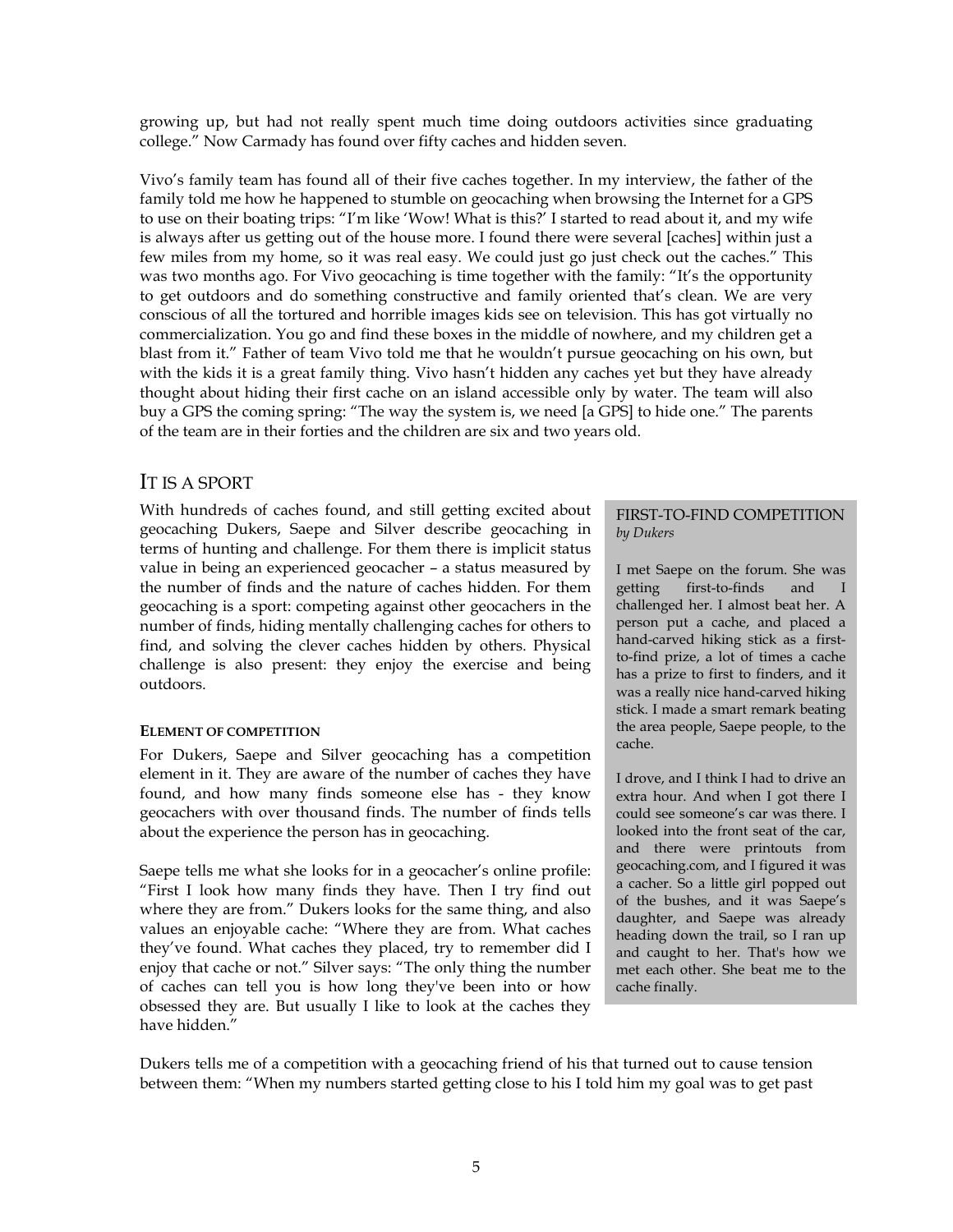him, I told him directly: 'I'm gonna catch you, catch you, gonna catch you.' And as soon I was getting close to catching him he started to be not so friendly with me anymore."

The competition element is clearly present in the prestige to be the first person to find a cache. Dukers met Saepe in a first-to-find competition (see "First-to-find competition" sidebar). Sometimes there is even a prize for the person who finds the cache first (see "The Outsider" sidebar).

Hiding a challenging or an inventive cache is a matter of respect. Silver tells of a cache in Virginia: "I saw this wonderful thing he had done with three caches which had the distance to the main cache, so I just emailed him out of the blue 'Gee! I really like that, it's a great idea. How did you do it?'" He looks for caches that are clever, unusual and original, and he enjoys solving a puzzle. Saepe tells me of a cache that can be found only at high tide: "The pier rises in high tide so that it can be reached." I also learn that there are caches underwater in watertight containers. Dukers tells me that he enjoys hiding small containers: "I like the tricky ones. I like micro ones. … Playing the game under everyone's nose." Silver continues: "You want to make style. There are caches with style and caches that are very generic. We try to hide them with style." However, Saepe has found hiding caches too stressful: "When I started hiding I tried to get really creative, and I got really creative. It was a lot of work to put together a nice creative cache that no one has done. And after I had done those I felt cached out."

The element of competition is present in the number of finds – being the most efficient cache finder. Also, the prestige of being the first person to find a new cache – being the fastest to find. Another element of competition is in hiding the caches – being clever, inventive and creative, and in finding the mentally challenging caches – solving the puzzle, having an eye for caches and understanding the hider's clues.

### **ADDICTION**

Dukers and Saepe confess that they are addicted to geocaching. Saepe has slowed down, but Dukers is still going on with an average of sixty caches found in a month. "Since the first one took me a long time to find, that I was like once I did find it, there was such a feeling of an accomplishment that I'm like where is the next one", Dukers tells me. When I talked with him he had skipped work to go geocaching. "It's the hunt, it's all about the hunt. People like the pretty view. I've seen hundreds of pretty views, I've been mountain biking, I've seen it all before. I'm not in it for the pretty view, I'm in it for the challenge. Finding the cache."



*Some of the containers are harder to spot than others.*

Saepe tells me how her geocaching got almost out of hand: "I've kinda had problems with stopping. The amount of money I was spending in gas. It got out of hand during the summer, and I was spending about \$100 a week in gas. I had to slow down. I have literally almost stopped, except for Mondays or if they pop-up around close in my area." The expenses made her slow down: "I would have never slowed down. The only reason I slowed down was financial. … I was spending a lot on batteries, I was buying every day trade items. But I finally quit doing

that. You know, you do that first, your numbers start to get high and it turns more to the hunt than the trade."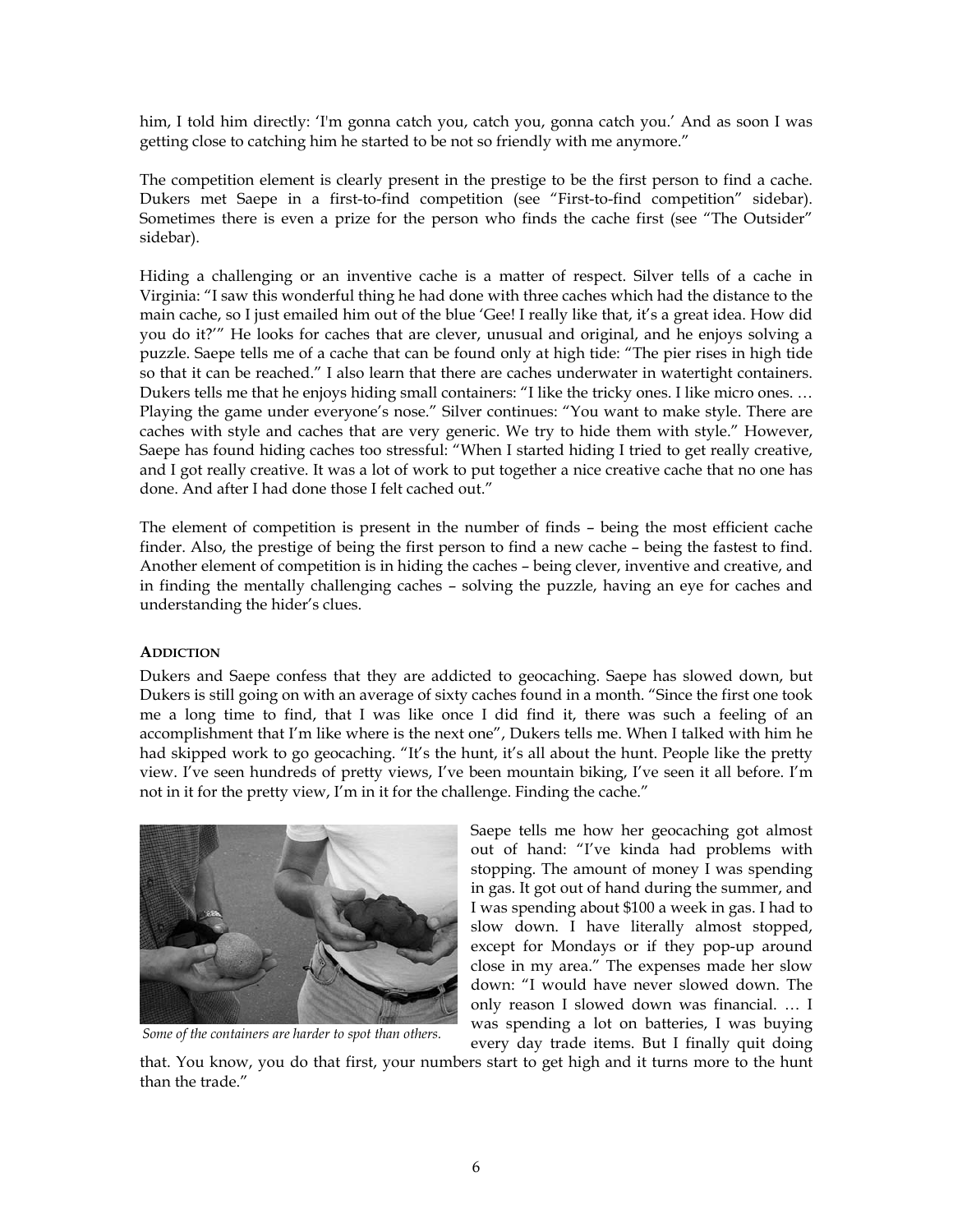#### **OUTDOOR EXERCISE**

The physical exercise is also very important for Dukers, Saepe and Silver. Dukers has been a hiker and a mountain biker much longer than a geocacher, and he still does geocaching with his mountain bike: "Weekends are planned around geocaching and mountain biking, and they go hand in hand."

Saepe started geocaching to lose weight and to get exercise outdoors: "When I started, everything I did was for a hike. I would do one or two a day. … I was not an outdoor girl until I started caching. So I preferred the long hikes. So I hiked everyday for about four five months." During those five months she lost the thirty pounds mentioned previously.

Silver calls geocaching a mental and physical challenge that fits into what he likes: being outside and hiking. Hiking is very much a part of geocaching because lot of the caches are hidden in regional parks or national forest – national parks do not permit hiding caches. Carmady's equipment tells of an outdoors activity, he mentions that he has bought "… a Camelback backpack, a Leki hiking staff, and a variety of other outdoors equipment" since he started geocaching.

Even though there are caches that are easily accessible by car or boat, and even mountain bikes, most of the caches, including the urban ones, are searched for by foot – at least the last miles from the parking place. Some of the geocachers I talked to do it for the exercise, like Saepe when she started, and others enjoy the exercise as a welcome side product. Everyone mentioned enjoying the outdoors or called geocaching an outdoor activity. Carmady views geocaching like Saepe who called it "walking with purpose". Carmady writes: "I spend a lot of time hiking now. I would have normally found that boring, but the adventure aspect was enough to make it fun." He also mentions that one of the big rewards of geocaching is "getting a lot of exercise".

### IN ADDITION, THE NEW PLACES ARE NICE

"It's really fun to head out for an adventure where you don't know where you're going. You just know there's something there, and it's interesting once you get there, and it feels like maybe a little bit exploring something new. It's wonderful when you travel because you see places you

wouldn't see otherwise." After explaining me that Silver tells me about his geocaching experience in Amsterdam (see "Geocaching in Amsterdam" sidebar), and how exploring new places by geocaching "keeps you from doing the regular tourist things."

At the time Carmady wrote me his e-mail, he had been geocaching earlier that day: "It was not much of an adventure, because it was only about 200 feet from where I parked. But it introduced me to a part of the local park that I did not know existed." He elaborates more: "Also, good caches tend to show you interesting places, so I have found lots of neat local places that I would not have known about otherwise, had it not been for caching."

Saepe found geocaching a practical way get acquainted with her new surroundings after moving: "We hadn't been [in the area] for long. Instead of sitting home alone it was a perfect way for me to get around and actually see where I was living.

### GEOCACHING IN AMSTERDAM *by Silver*

The story I like to tell people about is the geocaching in Amsterdam. It was a car, and it had gotten parking tickets, and it got the boot on the tire. So instead of paying the parking tickets he cut of the roof and turned it into a garden. If you ever go to Amsterdam you should see this. It is a garden with a pond, and trees, and everything on this car. The geocachers there got a permission to put a geocache in this garden. So I never would have found this if I hadn't been geocaching. That was very fun, it was off the beaten track yet still a neat destination.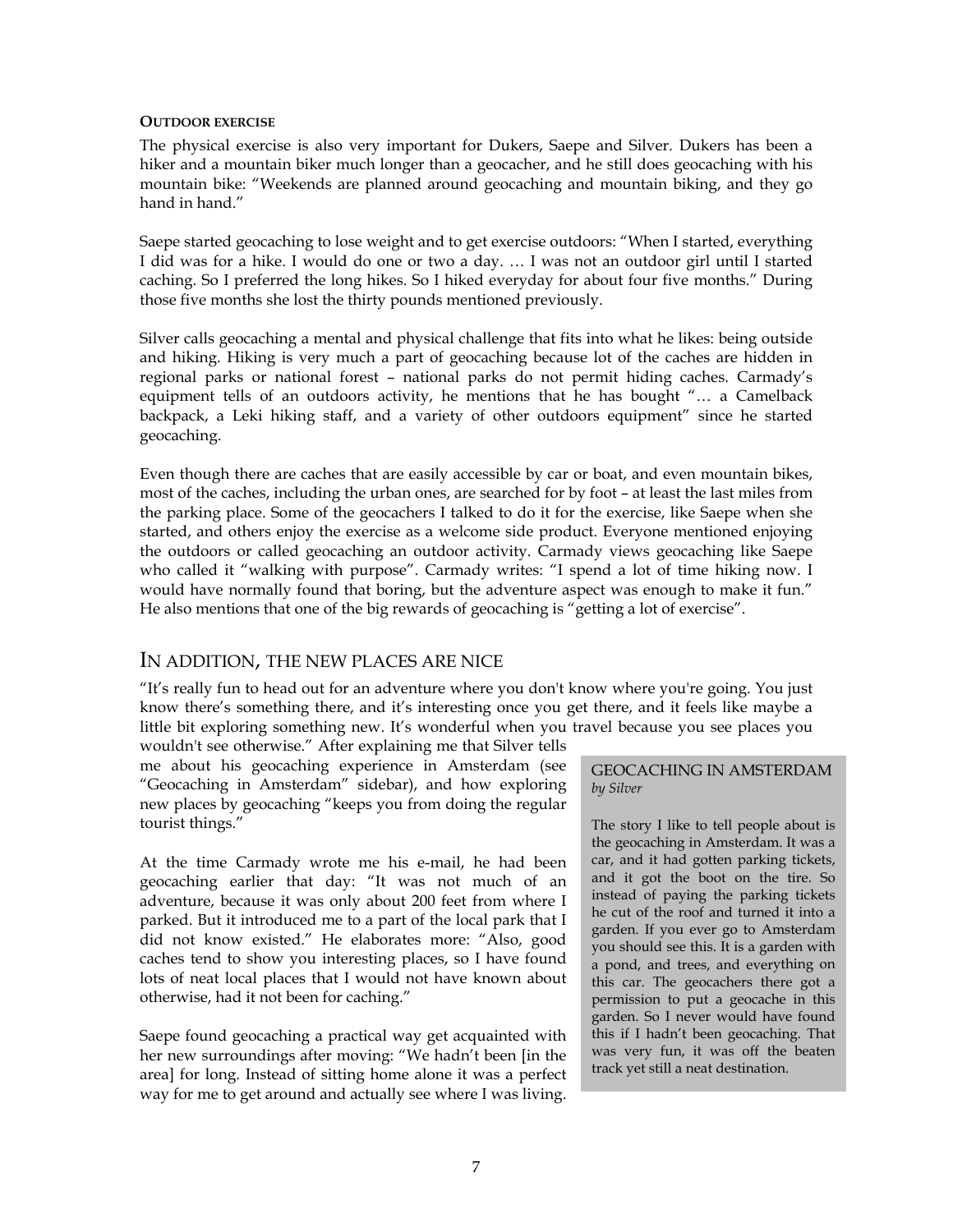I'm still learning roads." In her eight months of geocaching she has hiked all the regional parks in her area.

Some of the caches are designed for the finder to experience a place worth visiting, like Silver's story about the geocache in Amsterdam. The location and the view from the cache is one of the attributes that makes a cache appreciated. Geocaches even have a subtype of caches called "virtual caches", which is only a location and has no container. The geocaching.com website emphasizes the importance of the location when placing virtual caches: "Although many locations are interesting, a virtual cache should be out of the ordinary enough to warrant logging a visit."

However, no one mentioned finding new places or seeing great views the primary reason for geocaching. As mentioned above, Dukers specifically mentioned that the places or the views do not interest him. The locations themselves are a bonus, an appreciated addition, for these geocachers.

### IT IS FAMILY TIME

For Vivo, there is no competition involved. The father of Vivo values the time spent outdoors with his family. As he mentioned, he views geocaching as good, constructive and family oriented hobby that is cleaner than television. What he values the most is the enjoyment his children get from geocaching - he describes Vivo's first found cache: "I had the map and the satellite photo, I had all the clues and stuff like that but it really wasn't very clear. So we were off looking and looking, and really actually just happened upon it. … And my daughter found it, and you would have thought she had found the key to Atlantis, she was so happy. She just loved it, and from that moment I said 'This is cool. This is something we're gonna do.'"

The exercise, or being outdoors is a valuable thing for team Vivo, also the father of the team mentions seeing new places as a bonus. However, in our discussion he sees the attraction and the benefits of geocaching in the way his children enjoy it, and he thinks it is not something he would do by himself. "It is a completely mindless activity other than the fact it gets us together with the family outside the house, see new places and do things that are unusual." He continues: "It is just not [productive], other than you're enjoying yourself, there is no reward to it. … My kid gets a great sense of accomplishment when she finds it, for her it is probably important because she gets done something. I don't think it makes me a better person for it, but the kids have fun and it's family time which is very important for us to be able to deal with."

But the older kids do not care so much about geocaching. Dukers' children would rather spend time home playing video games. Saepe's son couldn't care less about his mother's passion for geocaching: like Dukers' children he rather plays with his computer.

In addition to time spent with children, time spent with spouse is appreciated. Dukers values the time spent geocaching with his wife: "We like the talking to each other. Because it is a drive between caches, so we talk and listen to the radio and just chat, 'cause lot of times at home we don't get a chance when the kids are running around." Silver mentions that he occasionally geocaches with his wife, although she isn't as excited as he is, and MikeLisa is a geocaching couple.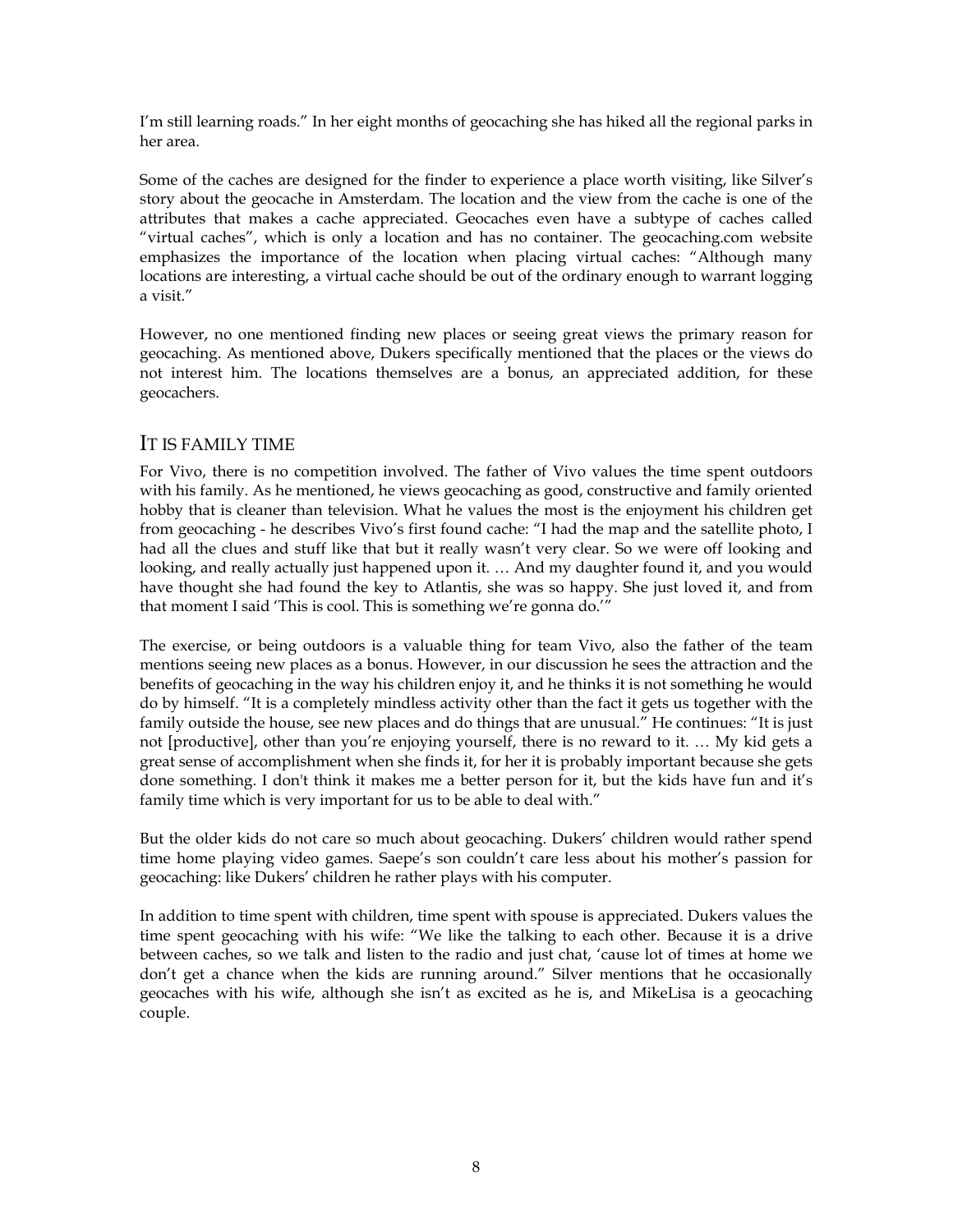## IT IS SOCIAL

Dukers met Saepe initially online, they were hunting for the same "first-to-finds". Dukers explains to me that they follow each other's logs and findings on the web. Saepe agrees and

continues: "You make friends in the community, caching community. Had it not been for the caching community and myself getting involved, I would have no friends. I mean this is where I made all my friends who I hang out with. It's wonderful!" Silver tells me that he has made some good friends in other places who he has actually never met in person.

The online forum is divided into sub-forums according to general subject or physical location. There is a forum for "Getting started", a forum for posting geocaching stories, forums for discussing different uses for GPS, and forums for people living in the same region. When I was looking for geocachers to interview I posted on the "Getting started" forum, but I was then guided to my local area forum: "You'll get more replies that way." General discussions, like how to get started or which GPS to buy are nationwide, but the discussions on specific caches or getting together are on the regional forums.

In addition to the discussion forums, each of the caches has a web page of its own where all the geocachers log their visits to the cache. That is where Carmady got to know the geocachers in his area: "From seeing the regulars that log the same caches, you get to know who the locals are." When I asked Dukers, Saepe and Silver what they look for in a geocacher's online profile they all looked for where the geocacher was from, what area or region.

There seems to be a practical difference between local geocachers and nationwide geocachers. Geocachers from the same area follow each other's caches and discuss the caches on the forums. The local geocachers have a chance to meet when someone arranges an event - a picnic or a potluck: "You can list the events as a cache, and attending the event counts as finding a cache." Silver enjoys meeting other geocachers on these events: "It is always fun to meet people you've met online, what they look like in real life." These are local geocachers meeting other local geocachers, who have visited the same caches, and who hide the caches for these fellow geocachers to find. MikeLisa has thought about meeting other local geocachers: "To date I have not met any other cachers except online. I have agreed to help set up a geocache society here in nl."

### **THE SECRET OF GEOCACHERS**

Although the local geocachers are a more distinguishable group there is a sense of a universal geocacher community. Not everyone is told about geocaching (see "The Outsider" sidebar). Dukers explains to me why he sometimes wouldn't tell inquirers

### THE OUTSIDER *by Dukers*

I was out geocaching and I told my wife "If this [new cache] gets approved, call me on the cell phone", and I would try to be the first to find it. There's little prestige in being the first to find. No real competition, but a haha type of thing.

And so it came out approved, my wife called me and I rushed towards it. … I got there and there's people already there, friends of mine looking for it "Darn it, they're gonna beat me to it". One of them pulled me aside, and what had happened, they got there and they were looking through the bushes and some person was walking by and he asked what they're doing, and they made up this story "We lost our keys", and they figured the guy would go "Oh, too bad!" and walk away. Instead he tried to help them find the keys.

So this poor man was looking through the bushes looking for the keys which weren't there. And when I got there, we couldn't look for the cache really well, and [we were] hoping the poor gentleman would get tired and leave, but he would not get tired and he would not leave.

So I came up with the idea "Alright, give me a set of keys. I will go back behind the bushes, find the keys and the poor gentleman would leave, right?" So I got the keys, and I call way back behind them, and I go "Oh, look! Here are the keys!" and at that moment I actually found the cache. And so I walked over, handed the keys to my friend: "Go look, here are your keys", and whispered in his ear: "I found the cache too." So I was the firstto-find. The man left and they gave me kinda dirty looks because I beat them to the cache.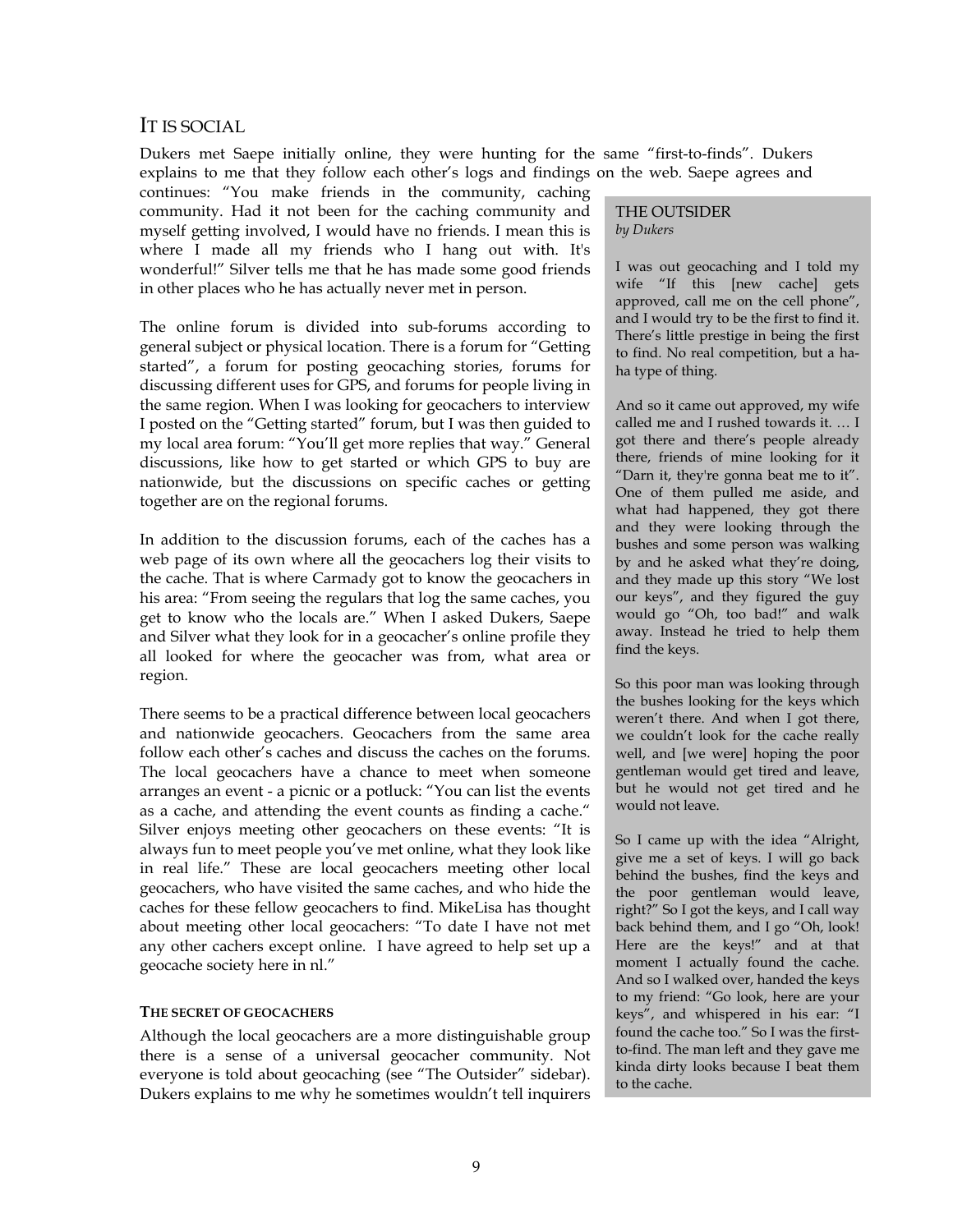that he is geocaching: "First you have to explain it and there's the chance of a cache disappearing. If someone who isn't geocaching finds a cache, sometimes they're nice and they sign the log and sometimes they disappear … the first instinct is just not to tell anyone. Sometimes I tell people, sometimes I don't." Silver has the same approach. He tells me about the risks involved in hiding caches in parks: "If it is a [park] ranger you don't know if [the hider of the cache] had the permission to put the cache there. If you tell for example a ranger or an official what you're doing they might take it away or make a problem to the person who put it."

The other risk in telling about a cache is the possibility it is vandalized. Saepe tells about a cache that she wanted to visit but turned away because she didn't want to reveal its location to nongeocachers. It was vandalized later the same day: "These fishermen boys, punks, whatever urinated in the cache. Yeah, I didn't go for the cache I walked away. … Someone must have went to the cache while they were there and explained it to them." Carmady has experienced similar problems with caches and people who are not geocachers. The latest cache he hid in an ashtray outside of a public building: "Unfortunately, it disappeared within a month. That is the risk of an urban cache in that they are often discovered by non-cachers and thrown away as trash."

Not every inquisitive passerby is excluded: "To hikers and outdoors people I often explain it", Dukers clarifies. These people seem to be closely related to geocachers and the secret can be shared with them.

Carmady sees geocaching hobby as a common secret. He participated in trying to organize a local geocaching club, but it hasn't succeeded: "I think part of the reason is that a lot of people think of this as kind of a secret or covert hobby. Having an organized group may take a little of the fun out of it." There is some secret to it: not everyone is told about it and geocachers make up whole scenarios, like Dukers' story about the lost key (see "The Outsider" sidebar). The caches themselves are secrets hidden under the noses of everyone, and the people who know about the secrets are the geocacher community.

### **CONFLICT AND CHEATING**

Silver has experience with other online communities, namely the Usenet: "Most of the geocachers have not been online, and they are not used to the dynamics of an online community. It's interesting to watch the community." Silver continues his comparison of geocachers' online forums to discussions on the Usenet forums: "I'm more gentle with these people than I would be on the Usenet. I've never gotten even close to flaming on these forums. These people wouldn't know what to do if they saw a flame." "Flaming" is a term used to describe sending hostile or angry messages on online forums

However, the geocaching community is not without its conflicts. The father of Vivo has encountered some discussions that he calls flaming: "[The forums] are very opinionated. Some of them are just blasted." He mentions a particular discussion as very spirited: "A lot of these caches are old army surplus ammunition cans. So now with all the 9/11 stuff going on, terrorist stuff, those are like 'what is that?' if people were to come across them. There is a whole discussion thread about banning ammo cans as caches."

There are also personal conflicts. Silver tells of a geocacher whose cache he didn't like: "... so I got back and was very frustrated about it and said 'Gee, I just wasted two hours of my day searching for this cache that isn't very well done'. Unfortunately the person who placed the cache takes the stuff very personally so he got quite upset." After that Silver has been consciously more gentle in his comments, but he acknowledges that there are always people who take the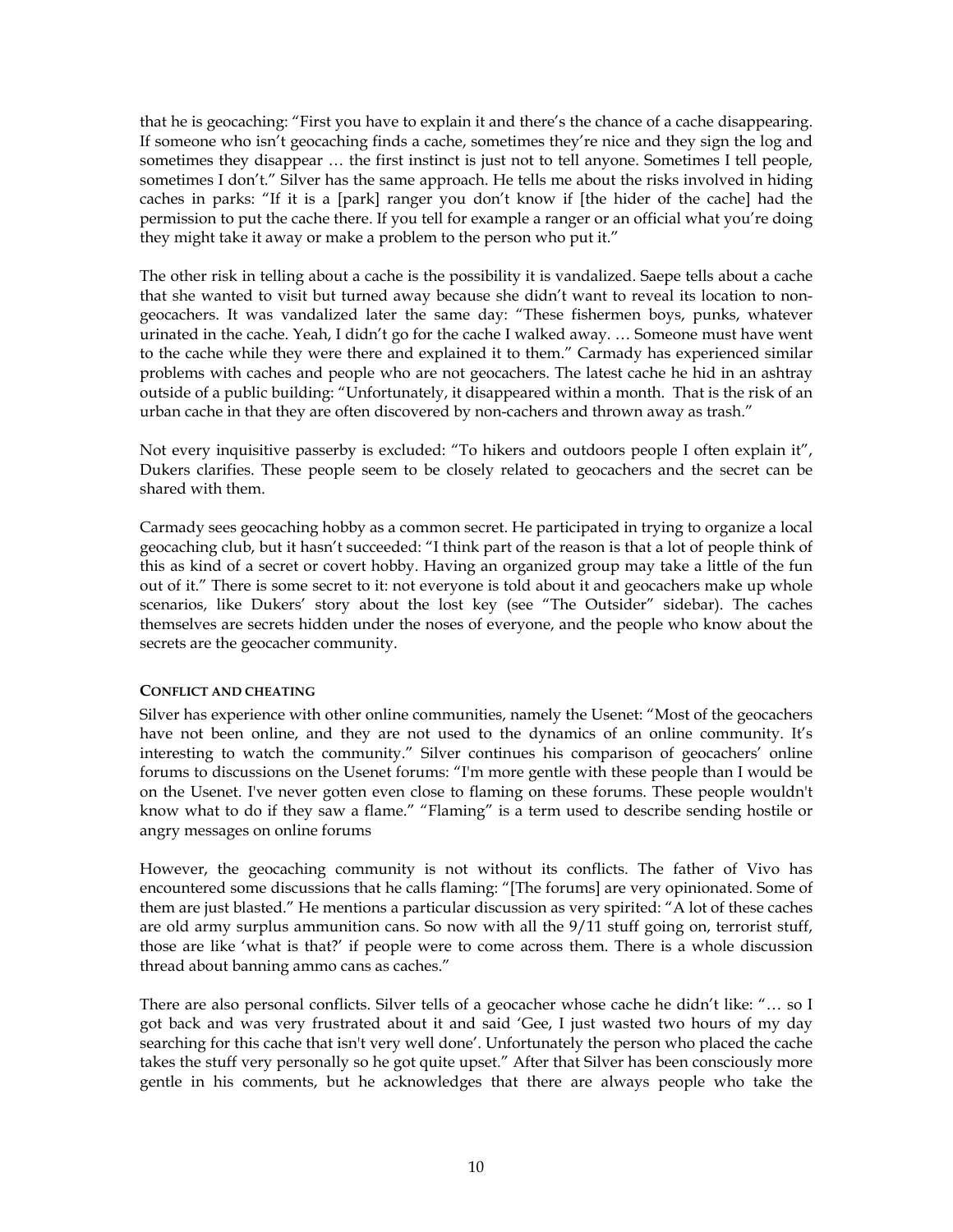comments personally: "He took a criticism of his cache as a criticism of him, which happens online."

The competition element of geocaching has built tension between Dukers and a geocaching friend of his, as mentioned earlier. Dukers goes into more detail: "We were quite friendly at first when I was starting out. At first he was ... [pause] … we logged some caches and chitchatted nicely, but I don't know why, when my numbers started getting close to his I told him my goal was to get past him." Now Dukers has more caches found than the other person, but the person has accused Dukers of cheating. Dukers' response has been to beat him in numbers: "Right at the moment, I'm trying to get so much ahead of him that he'd just shut up." Dukers tells that the relationship has turned bitter and it is causing unwanted tension in the group of active cachers in his area: "I'm not saying it is his fault but there is tension between us, and that's kinda not nice. I don't enjoy that."

Silver tells me of an incident where a geocacher was caught cheating. The person had posted on the website finds that were forged. Silver explains: "There are these caches called 'locationless caches' which are, for example it would be a cache of a finding a totem pole in your city, take a picture of it with your GPS in it and post it and you can count that as a find. What this guy would do was to go through the web and find pictures of places and find locationless caches photoshopping in a picture of his GPS and claiming he had been there." The person was caught when the original photos without the GPS were published on the online forums. Silver: "He got busted. The general opprobrium that came down on him caused him to modify his behavior." The person disappeared from the geocaching website for a while, but is back now. However, other geocachers have not reacted much on his return: "They haven't really said anything about it. He knows. He hasn't come back strongly, he used to be active in the forum. He just cheated, it's as simple as that."

Saepe is of the opinion that the incident was about what he did to other geocachers, and not just cheating on the number of finds. Because a locationless cache can be logged only once, his forged finds were depriving others the chance to find them: "You can log that place once. Since he's faking it and say he logged a picture of a totem pole in [a city]. That meant that [someone else] couldn't go and really find it. So cheating his fellow cachers, actually that might been a more of an uproar than he cheating himself. If it was about numbers I don't know." In other words, according to Saepe cheating the whole community in using up locationless caches was a bigger offence than just forging the number of finds which doesn't directly affect other geocachers.

### **REPUTATION**

Geocachers build a reputation from the caches they find and hide. They find caches, and other geocachers look at the amount they have found, and which caches they have found. They hide caches, and other geocachers identify the hiders by the kind of caches they have hidden, and they evaluate and comment on the caches. Also, active participation in the online forums shapes this reputation. All but one of the geocachers I contacted have between one and two hundred postings in the online forums. These elements build up the online geocaching community.

Some of the geocachers in the same region get together and get to know them in person. They exchange stories and discuss geocaching in events arranged by other locals. They go geocaching in groups, like Dukers, Saepe and Silver with their "Monday caching group". This is the local, offline aspect of geocaching, dictated by the area where the geocacher lives. It is definitely a more physical community in comparison to the larger online community.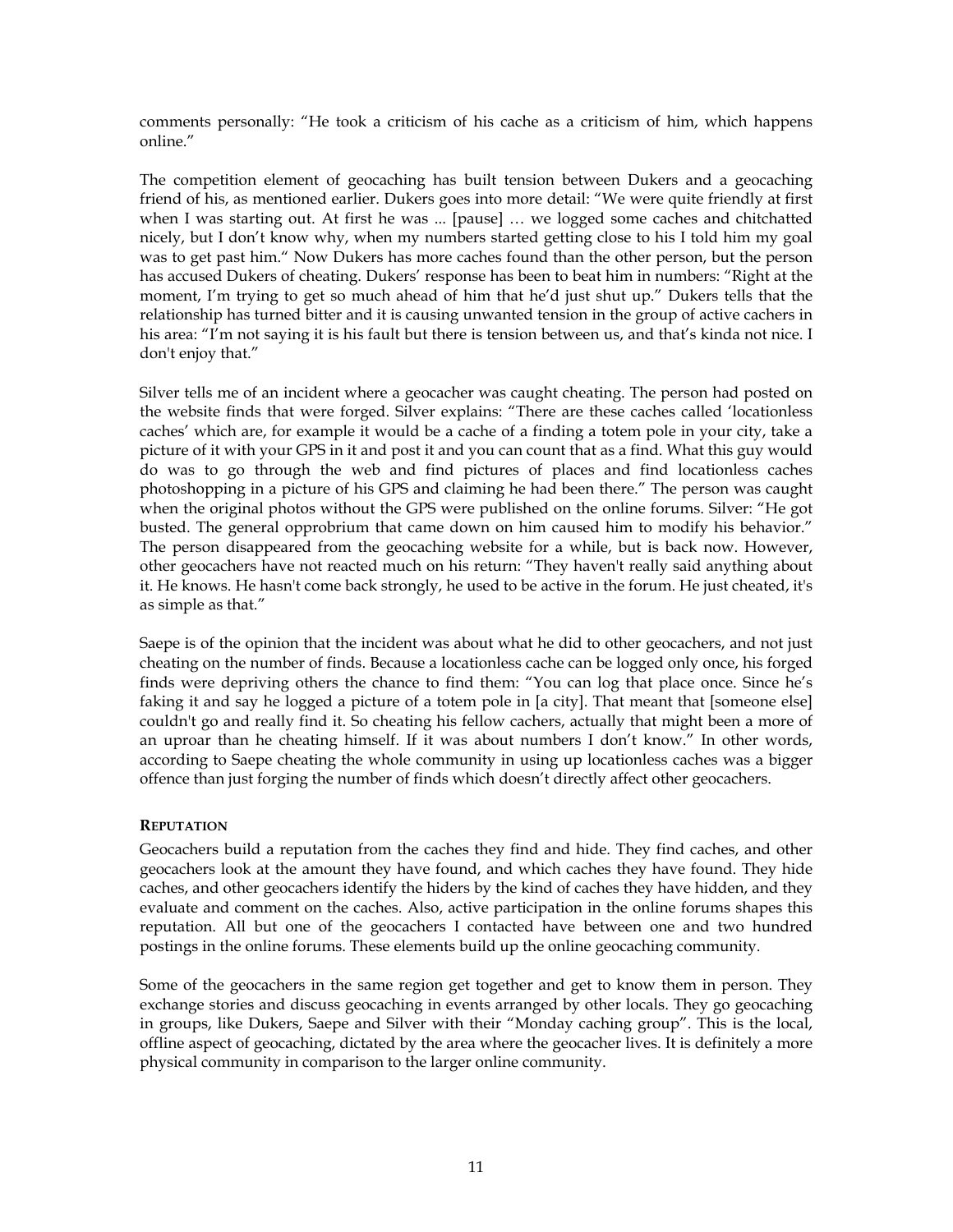Vivo has a different approach to this. According to the team's father, they do not have an element of competition in the hobby, and they have not met any other geocachers nor have they hidden any caches. Nevertheless, Vivo values a cache that is in a location safe for small children, and they have already planned where they are going to hide their first cache. They will very probably create a reputation for people who hide caches suitable for children, and they will start building their own reputation once they hide their first. Vivo has already started to build its online reputation with the handful of posts to the forum. Also, Vivo was looking forward to meeting other geocachers, which will make their team a more noticeable part of the local community.

### INTERNET, GPS, COMPUTER AND A CAR

What initially attracted Dukers to geocaching was the technology, namely the website and the GPS device: "I'm a computer geek." The father of family Vivo also mentions his interest in the technology. However, Silver is quite acquainted with computers and Internet, and he uses his handheld computer when looking for caches, but he doesn't mention the technology as a factor in geocaching. Neither does Saepe, who told me that she isn't "technologically savvy". Carmady emphasizes the technology aspect: "My other hobbies are mostly technology related, including being a big Star Trek fan. I look at geocaching as being a great merger of technology and outdoor activity." But then again MikeLisa do not mention technology being of any importance.

The hub of the geocaching hobby is the geocaching.com website. The caches are listed on the website, the discussions are on the website, geocachers' profiles are on the website, and geocaching equipment can be bought from the website. To the interviewed geocachers the website was quite suitable – no one had any complaints, only minor suggestions for modification.

Although all the geocachers interviewed have at least access to the geocaching.com website, the technology itself fascinates only half of them. However, the technology is clearly present in the equipment used. The GPS is almost as integral part of geocaching as the Internet website. Nevertheless, it is possible to geocache without the device, like team Vivo, but they consider themselves an exception. Also, letterboxing and orienteering are old sports or hobbies that require no GPS device. However, it is clear that the GPS device is the reason geocaching very popular around the world: figuring out coordinates with a map and a compass requires some special skill and understanding of orienteering, *e.g.* the error caused by the difference of magnetic poles and geographical poles. The GPS device delivers the coordinates automatically and with little error.

The third piece of equipment used by all of the interviewed geocachers is a car. The car is used to get from home to the area where the cache or caches are located. Especially, after the area around the geocachers home is "cached out", some sort of transportation becomes essential. Saepe and Dukers have already noticed that their biggest financial cost in geocaching is gasoline. But unlike the website or the GPS, none of the geocachers mentioned the car as fascinating technology.

Some of the geocachers also used handheld computers. Dukers and Silver downloaded the information and descriptions about the caches onto their Palm Pilots and took the small computers with them. Vivo took the same information with them by printing the webpage and maps.

### **WEBSITE IS THE HUB**

It is obvious from the geocachers' stories and experiences that the website www.geocaching.com has a central role. As mentioned above, it is a technical platform for the geocachers to maintain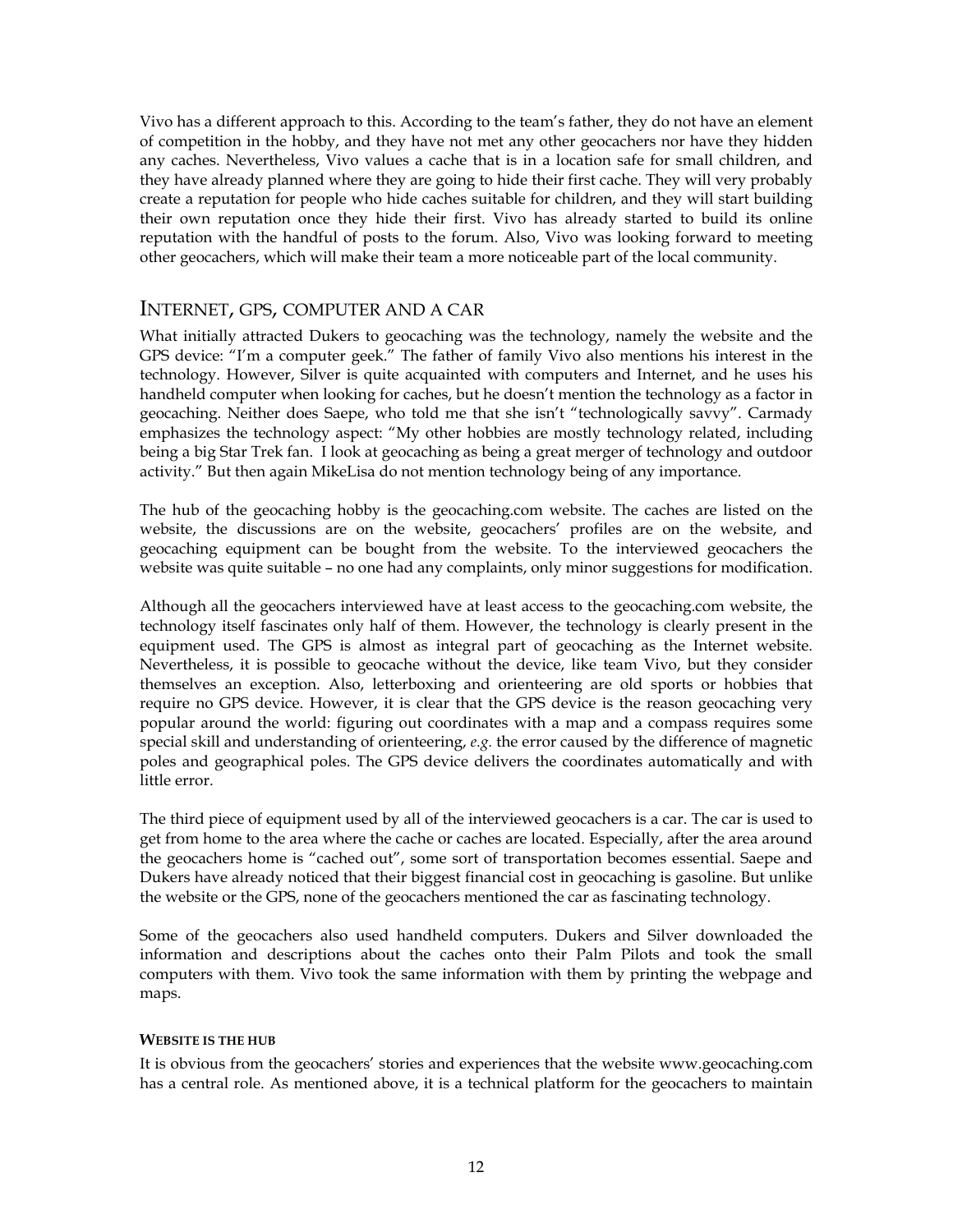their community: to build their profile as a geocacher, to organize meetings with other geocachers, and to participate in public online discussions..

According to Dukers the website's owner makes an effort to improve all the time: "It has actually evolved the year I've been on it. It keeps changing. They are always updating the site. They listen to the people who geocache, they listen a lot." The owner of the website is a company named *Grounded, Inc.* The same company sells geocaching equipment, shirts, stickers etc. under the name *Groundspeak*.

The active updating of the website and the openness to geocachers' comments suggests that they are taking the development of the geocaching website seriously. This is confirmed in the groundspeak.com website where they write: "The Groundspeak project was started to explore new areas of geolocational gaming and entertainment. Deep in the depths of the Grounded, Inc. labs we're devising new ideas to take advantage of the coming convergence of GPS, wireless and the Internet. Sorry. Can't go into details. We'll just have to keep you guessing." Therefore, it is not clear for what commercial purpose the website is used. Silver thinks the owner Jeremy Irish is not making much profit: "He's trying to make money out of it. He's not making much. … I mean, it is enough to support them. I think they have more traffic than they expected."

Silver, Dukers or Saepe don't mind the commercial side of the website. They appreciate the large amount of caches posted on the geocaching.com site. There are alternative sites, Dukers mentions www.navicache.com, but according to him it has too few caches: "I think they started at the same time but geocaching.com took off. The whole thing is you have to have caches to find. And if you put your zip code for caches to find in geocaching.com within hundred miles of my house there is 1400 geocaches hidden. If you go to navicache.com and you put your zip code in there is maybe half a dozen." It seems that geocaching.com has done well in attaining a critical mass of users in comparison to navicache.com.

### CONCLUDING REMARKS

This study points out some interesting aspects of this hobby, sport, game, and pastime called geocaching. The handful of interviews that provided a personal view of different geocachers underline some aspects that are worth further study.

The interviewed geocachers had different views of their hobby. Dukers, Saepe and Silver were very active in finding caches and had built a distinguishable reputation in the community. Vivo on the other hand, had just started and valued the family time spent together while geocaching more than their reputation in the community. For the interviewees geocaching started as an excuse to be outdoors and get some exercise, or like Vivo, to spend quality time with the family. But after a while the hobby itself became interesting and being outdoors has become a valued side product. However, it is good to bear in mind that the geocachers interviewed volunteered themselves to this study and are probably exceptionally enthusiastic and proud about their hobby.

Another of the interesting issues is the social network of geocachers and how the members of this network maintain their relationships by finding caches, hiding caches and discussing caches. The members themselves are seen through the caches they hide and find, in addition to their activity in the online forums. There is status and reputation in geocaching that is measured and evaluated by the network of geocachers – the community. An interesting aspect of the community is the stories and excuses told to non-geocachers to protect the cache containers against vandalism or stealing. This kind of secretive behavior strengthens the community, and introduces the borderline between geocachers and non-geocachers.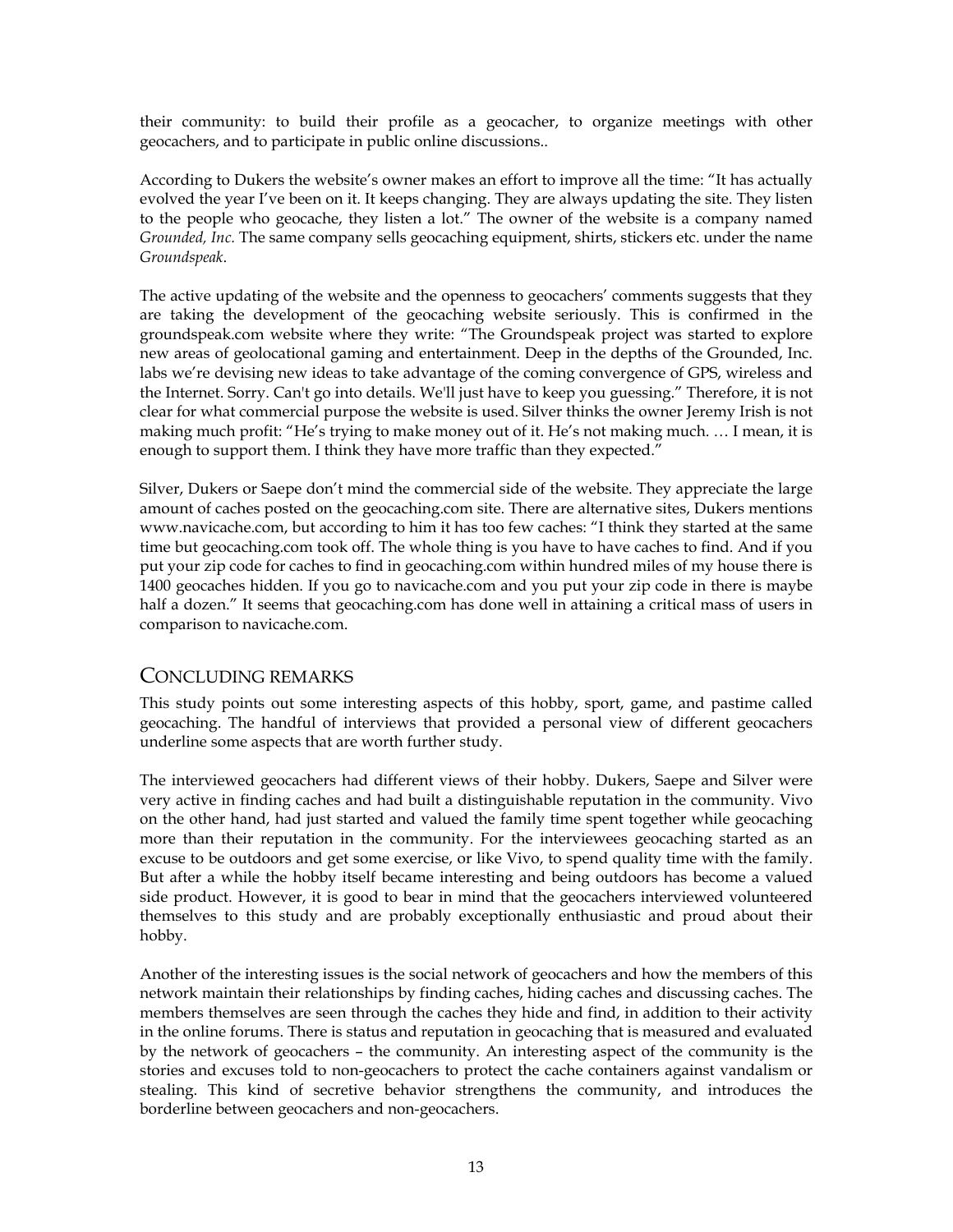There are two kinds of communities: the larger worldwide online community that is accessible to any geocacher, and the local geocacher communities whose access is limited simply by physical distance. The local communities can discuss specific caches in the area, and also organize offline meetings and get to know each other face-to-face. Therefore, in a local community it is easier to build a geocacher reputation by the caches found and hidden. The online community reputation relies heavily on the geocacher's activity in the online forums.

From technical point of view the geocaching.com website is an interesting platform that facilitates the whole activity. It has developed into an integral part that cannot be replaced, and geocaching is almost defined by the design of the website. A more detailed study of the website would probably show how some design decisions have shaped geocaching – especially in the last years of development. Obviously, the owner of geocaching.com *Grounded, Inc.* has noticed this and is in the business of developing products and services for location-based data, wireless technology and the Internet, and geocaching.com is probably a valuable source of user data and experiences.

# FURTHER STUDY

The purpose of the study was to understand the basics of geocaching from the geocachers themselves, and hear their stories and descriptions on what they are doing. What the study revealed is that there is very much under the surface.

Areas of further study would be about the conclusions or hypotheses made in the previous section. One area is the community aspect of geocaching: more detail on the differences between the online community and the offline communities, some comparison between different offline communities, and how geocachers' reputations and status have evolved over time. Simply put, do similar inferences present themselves if more geocachers are interviewed?

Another area of further study are the discussion forums. This study didn't focus on the online forums and discussions, which are an important aspect of communication and information sharing in the community. There are studies on online forums like newsgroups, chat forums and MUDs that would provide background information to online behavior.

Third area of further study is the platform role of the website. Websites are used for a huge range of purposes to provide information and facilitate some activity. However, there are not many academic studies of these websites as platforms for so-called digital communities. More detail on the interfaces between the users and the website, how they influence each other, has both academic and commercial significance. Especially the combination of the Internet and the outdoors aspect of geocaching is interesting in the development of mobile services. Also, geocaching is an example of location-based data and information technology used in a hobby or a sport.

Also, the role of the other technical equipment used is a matter of interest. How does the GPS affect the nature of the hobby, what limitations and possibilities it provides and do differences between GPSs have an effect. The handheld computer is another piece of equipment carried onto the geohunts. What purpose does the handheld computer have and how does it affect the hobby.

The last area of further study is literature, *i.e.* previous studies and similar studies on digital communities and outdoors hobbies, sports or games. This study took very little literature into account and was based primarily on the interviewees' stories and opinions. Literature on similar phenomena would provide a background to reflect on and some empirical and scientific basis for arguments and hypotheses.